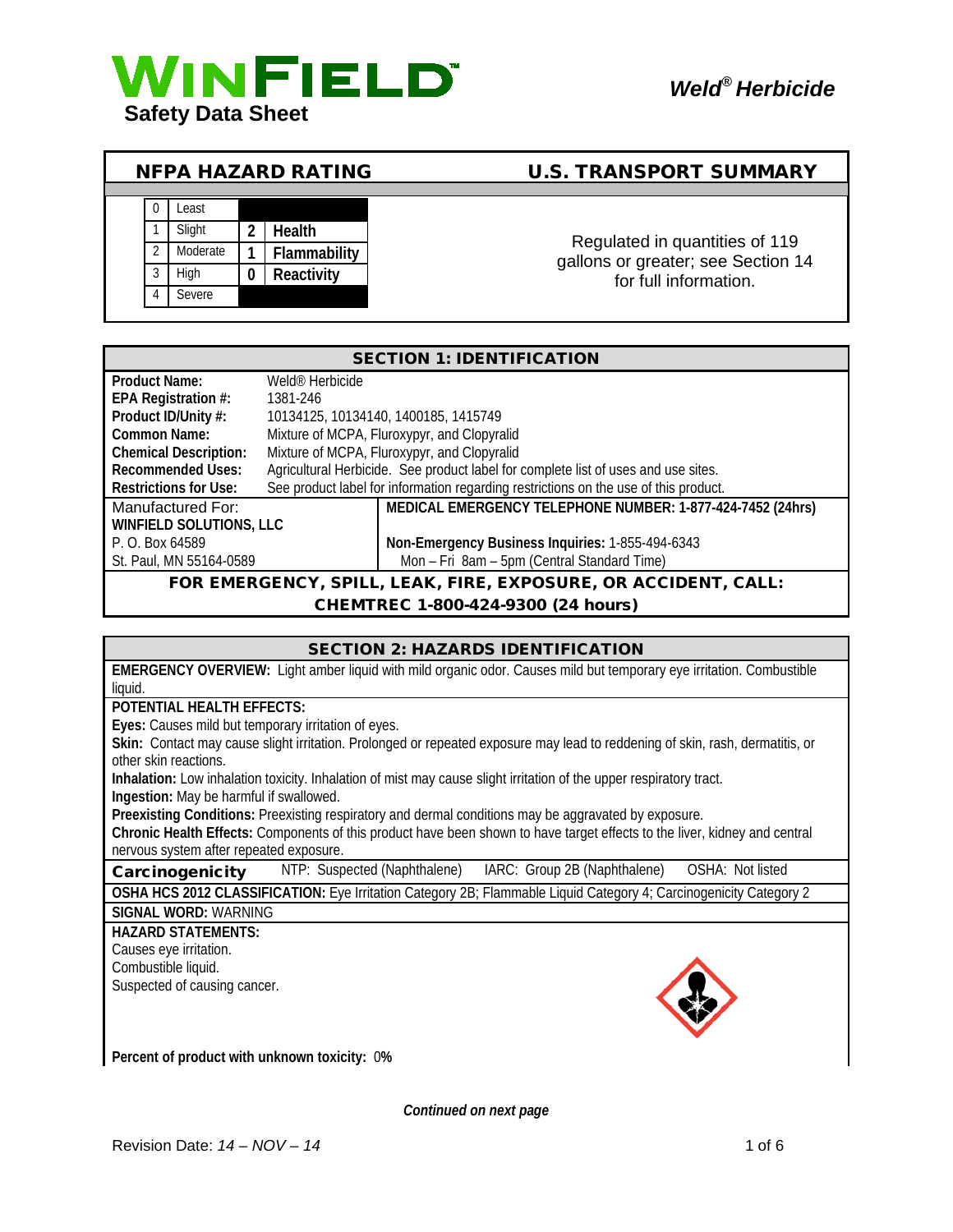#### **PRECAUTIONARY STATEMENTS:**

| Prevention: | Wash hands thoroughly after handling. Keep away from flames and hot surfaces. - No smoking.                       |  |  |
|-------------|-------------------------------------------------------------------------------------------------------------------|--|--|
|             | Wear protective gloves, eye protection and face protection. Read product label before use. Do not handle until    |  |  |
|             | all safety precautions have been read and understood.                                                             |  |  |
| Response:   | If in eyes: Rinse cautiously with water for 15 minutes. Remove contact lenses, if present and easy to do.         |  |  |
|             | Continue rinsing. If eye irritation persists: Get medical attention. In case of fire: Use water fog, water spray, |  |  |
|             | foam, dry chemical, or carbon dioxide (CO2) to extinguish. If exposed or concerned: Get medical attention.        |  |  |
| Storage:    | Store in a secured, well-ventilated place. Keep cool.                                                             |  |  |
| Disposal:   | Dispose of contents/container in accordance with Federal, state and local regulations.                            |  |  |

| <b>SECTION 3: COMPOSITION/INFORMATION ON INGREDIENTS</b>                                                                                        |                 |               |  |
|-------------------------------------------------------------------------------------------------------------------------------------------------|-----------------|---------------|--|
| Ingredient                                                                                                                                      | $%$ (wt)        | CAS Reg. #    |  |
| MCPA, 2-ethylhexyl ester                                                                                                                        | 30.73%          | 29450-45-1    |  |
| Fluroxypyr, 1-methylheptyl ester                                                                                                                | 10.37%          | 81406-37-3    |  |
| Clopyralid                                                                                                                                      | 5.60%           | 1702-17-6     |  |
| Solvent Naphtha (Petroleum), Heavy Aromatic                                                                                                     | $32.0 - 35.0\%$ | 64742-94-5    |  |
| Naphthalene                                                                                                                                     | $< 5.0\%$       | $91 - 20 - 3$ |  |
| 1-Methylnaphthalene                                                                                                                             | <4.5%           | $90-12-0$     |  |
| 2-Methylnaphthalene                                                                                                                             | $<9.0\%$        | $91 - 57 - 6$ |  |
| Dipropylene glycol monomethyl ether                                                                                                             | $11.0 - 12.5%$  | 34590-94-8    |  |
| 2-ethyl hexanol                                                                                                                                 | $<1.0\%$        | 104-76-7      |  |
| *Ingredients not specifically listed are non-hazardous and are considered to be confidential business information under 29 CFR<br>1910.1200(i). |                 |               |  |

See Section 8 for exposure limits.

| <b>SECTION 4: FIRST AID MEASURES</b> |
|--------------------------------------|
|--------------------------------------|

| Inhalation: | Remove person from contaminated area to fresh air and assist breathing as needed. Seek medical attention       |  |  |
|-------------|----------------------------------------------------------------------------------------------------------------|--|--|
|             | if irritation occurs.                                                                                          |  |  |
| Ingestion:  | Seek medical attention or call a poison control center for treatment advice. Do not induce vomiting unless     |  |  |
|             | instructed to do so by a poison control center or doctor. Do not give anything by mouth to an unconscious      |  |  |
|             | person.                                                                                                        |  |  |
| Eyes:       | Flush eyes with clean water for at least 15 minutes. Lift eyelids to facilitate irrigation. If present, remove |  |  |
|             | contact lenses after 5 minutes and continue rinsing. Seek medical attention if irritation persists.            |  |  |
| Skin:       | Remove contaminated clothing and wash before re-using. Flush skin with water and then wash with soap           |  |  |
|             | and water. Seek medical attention if irritation persists.                                                      |  |  |

#### SECTION 5: FIRE FIGHTING MEASURES

**Suitable Extinguishing Media:** Water fog, water spray, foam, dry chemical, carbon dioxide (CO2) **Unsuitable Extinguishing Media:** Water jet

**Special Fire Fighting Procedures:** Wear NIOSH/MSHA approved self-contained breathing apparatus and full bunker gear. Dike area to prevent runoff and contamination of water sources. Dispose of fire control water later. Avoid breathing vapors; keep upwind.

**Hazardous Combustion Products:** Toxic gases may be formed in a fire situation. Carbon monoxide and other asphyxiates may form as well.

**Unusual Fire and Explosion Hazards:** Closed containers may explode from vapor expansion in high heat.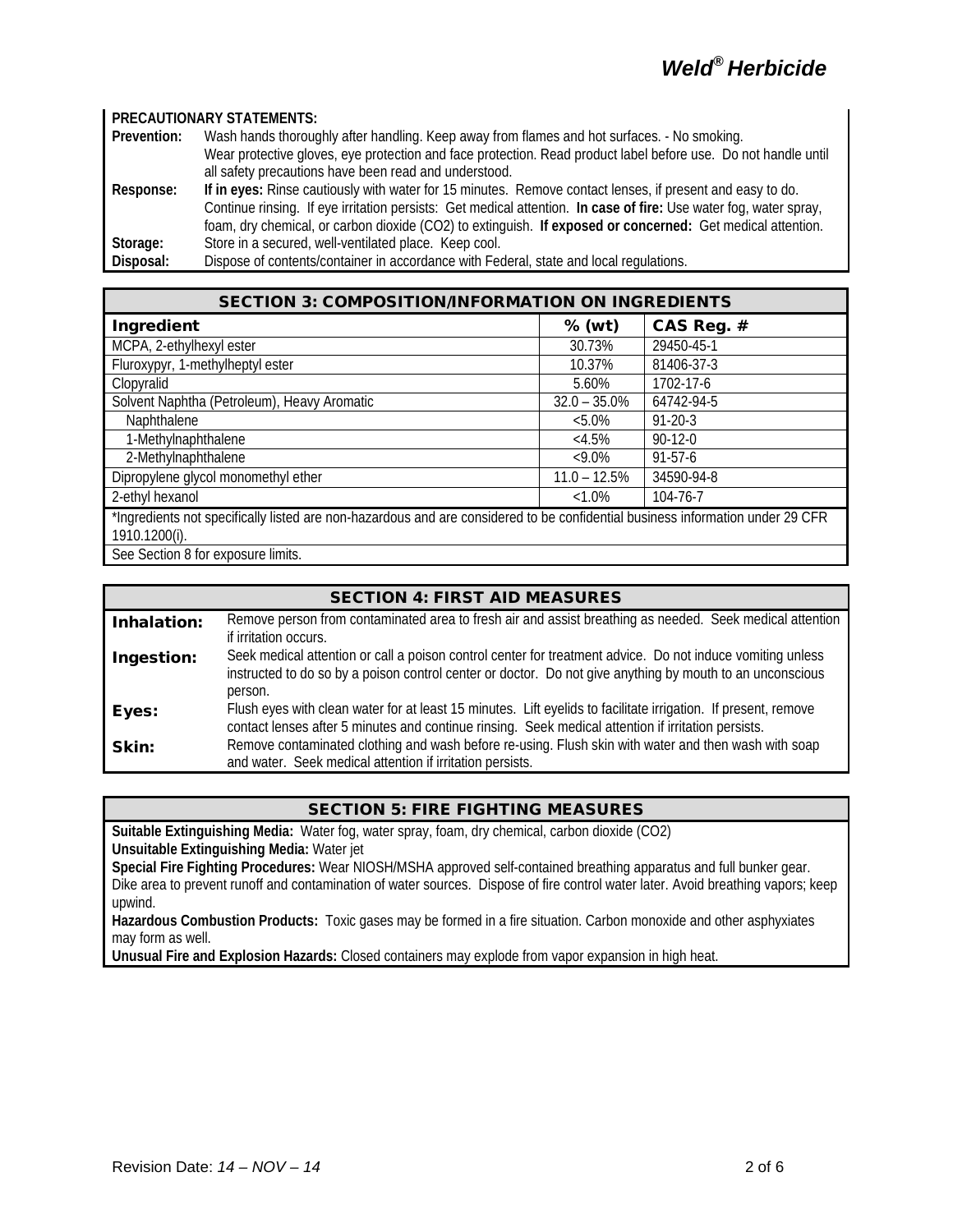#### SECTION 6: ACCIDENTAL RELEASE MEASURES

**Personal Precautions:** Refer to Section 8 for personal protective equipment to be worn during containment and clean-up of a spill involving this product.

**Environmental Precautions:** Keep spilled product from entering sewers or waterways.

**Methods for Containment:** Contain spilled product by diking area with sand or earth.

**Methods for Clean-up:** Cover contained spill with an inert absorbent material such as sand, vermiculite or other appropriate material. Do not use combustible materials such as sawdust. Vacuum, scoop, or sweep up material and place in a container for disposal. Do not place spilled material back in original container.

**Other Information:** Spills of this product may require reporting under the Comprehensive Environmental Response,

Compensation, and Liability Act (CERCLA) as the product contains Naphthalene with a reportable quantity (RQ) of 100 lbs. See Section 15 for additional information.

## SECTION 7: HANDLING AND STORAGE

**Handling:** RECOMMENDATIONS ARE FOR MANUFACTURING, COMMERCIAL BLENDING, AND PACKAGING WORKERS. PESTICIDE APPLICATORS AND WORKERS must refer to the pesticide product label and Directions for Use attached to the product for Agricultural Use Requirements in accordance with the EPA Worker Protection Standard 40 CFR part 170. Ensure adequate ventilation. Immediately clean up spills that occur during handling. Keep containers closed when not in use. Practice good hygiene after using this material, especially before eating, drinking, smoking, using the toilet, or applying cosmetics. **Storage:** Store in secured, cool, dry areas designated specifically for pesticides, away from children, feed and food products and sources of heat. Keep containers closed when not in use. **See pesticide product label for additional storage information. Minimum Storage Temperature:** Not determined

**Other Precautions:** Consult Federal, state and local laws and regulations pertaining to storage.

| <b>SECTION 8: EXPOSURE CONTROLS/PERSONAL PROTECTION</b>                                                                        |                        |                            |                  |
|--------------------------------------------------------------------------------------------------------------------------------|------------------------|----------------------------|------------------|
| <b>Exposure Guidelines</b>                                                                                                     |                        |                            |                  |
| Component:                                                                                                                     | <b>OSHA PEL</b>        | <b>ACGIHTLV</b>            | <b>NIOSH REL</b> |
| Dipropylene glycol monomethyl ether                                                                                            | 600 mg/m3              | 100 ppm $(TWA)$ ;          |                  |
| $(CAS #34590-94-8)$                                                                                                            | 100 ppm (skin)         | 150 ppm (STEL) (skin)      |                  |
| Naphthalene (CAS #91-20-3)                                                                                                     | 50 mg/m3; 10 ppm (TWA) | 10 ppm (TWA)               |                  |
|                                                                                                                                |                        | 15 ppm skin (STEL); (skin) |                  |
| 1-methylnaphthalene (CAS #90-12-0)                                                                                             |                        | 0.5ppm (TWA) (skin)        |                  |
| 2-methylnaphthalene (CAS #91-57-6)                                                                                             |                        | 0.5ppm (TWA) (skin)        |                  |
| NOTE TO END USERS: PERSONAL PROTECTIVE EQUIPMENT (PPE) AND CLOTHING LISTED IN THIS SECTION IS FOR                              |                        |                            |                  |
| MANUFACTURING, COMMERCIAL BLENDING AND PACKAGING WORKERS. APPLICATORS AND HANDLERS SHOULD                                      |                        |                            |                  |
| REFER TO THE PESTICIDE PRODUCT LABEL FOR PROPER PERSONAL PROTECTIVE EQUIPMENT (PPE) AND                                        |                        |                            |                  |
| CLOTHING.                                                                                                                      |                        |                            |                  |
| Respiratory Protection: Where airborne exposure to concentrations greater than the above listed exposure limits is likely, use |                        |                            |                  |
| a NIOSH approved respirator with cartridges/canisters approved for pesticides and organic vapors.                              |                        |                            |                  |
| Local Exhaust: Provide general or local exhaust ventilation systems to maintain airborne<br><b>Engineering Controls:</b>       |                        |                            |                  |
| concentrations below OSHA PELs or other specified exposure limits. Local exhaust ventilation is                                |                        |                            |                  |
| preferred.                                                                                                                     |                        |                            |                  |
| Protective Gloves: Wear chemical resistant gloves to prevent skin exposure.                                                    |                        |                            |                  |
| Eye Protection: Wear chemical goggles or safety glasses and full-face shield. Contact lenses are not eye protective devices.   |                        |                            |                  |
| An emergency eyewash or water supply should be readily accessible to the work area.                                            |                        |                            |                  |
| Other Protective Clothing or Equipment: Wear long sleeve shirt, long pants and chemical resistant shoes plus socks to          |                        |                            |                  |
| prevent skin exposure.                                                                                                         |                        |                            |                  |
| Work/Hygienic Practices: Never eat, drink, nor use tobacco in work areas. Practice good hygiene after using this material,     |                        |                            |                  |
| especially before eating, drinking, smoking, using the toilet, or applying cosmetics.                                          |                        |                            |                  |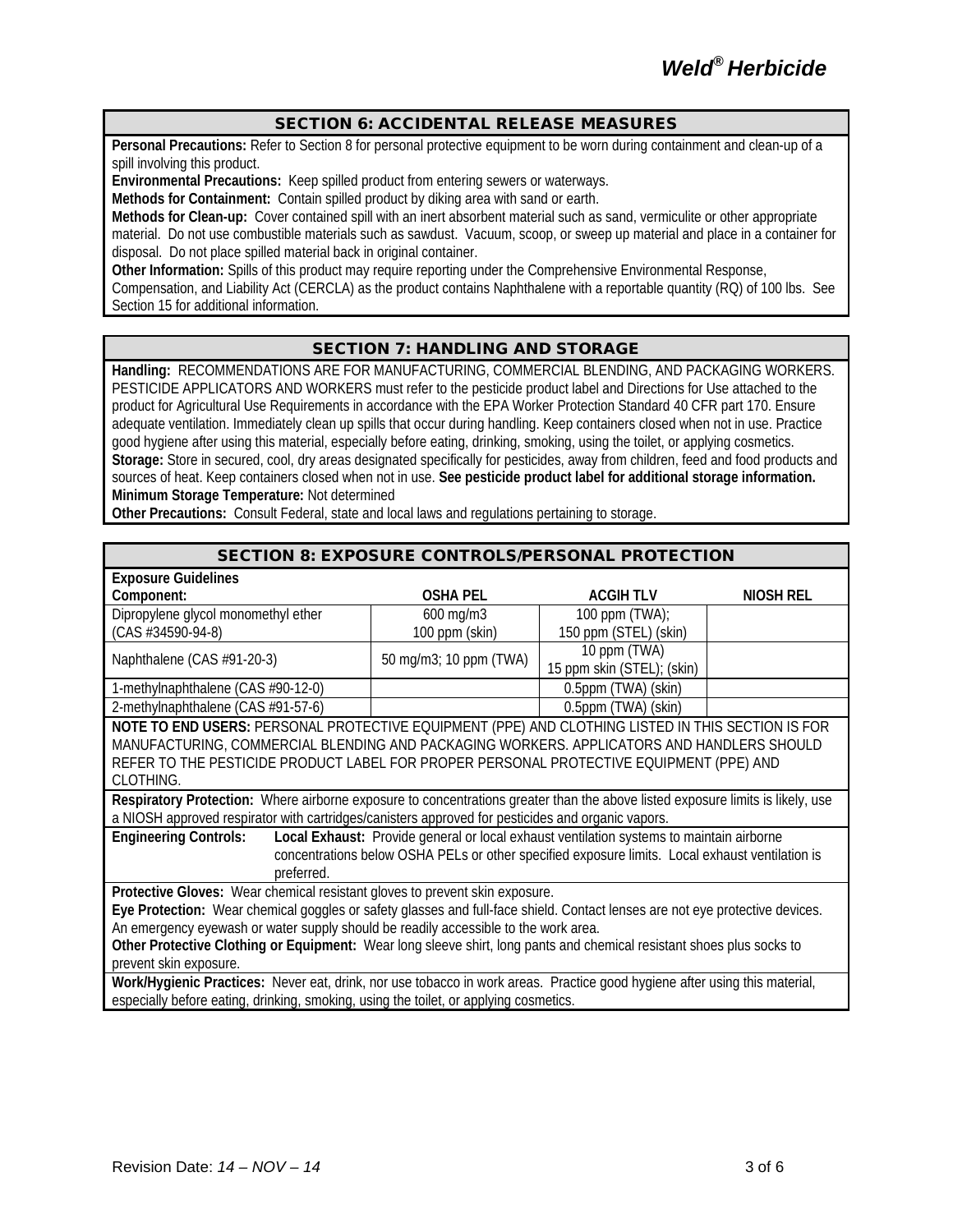#### SECTION 9: PHYSICAL AND CHEMICAL PROPERTIES

**Solubility in Water (wt %):** Emulsifiable **Boiling Point/Range: Appearance and odor:** Light amber liquid with mild

organic odor

**Physical State:** Liquid Liquid Specific Gravity (H<sub>2</sub>O=1): 1.054 – 1.062 (1.058 typical)<br> **Vapor Pressure (mm Hg):** Not determined Density (Ibs/gallon): 8.78 – 8.85 (8.81 typical) **Vapor Density (Air=1):** Not determined **Melting Point/Freezing Point:** Not determined<br> **Solubility in Water (wt %):** Emulsifiable **Boiling Point/Range:** Not determined **Viscosity:** Not determined **pH (1% dispersion):** 2.0 – 4.0 **Flash Point:** 188°F

8.78 – 8.85 (8.81 typical)

### SECTION 10: STABILITY AND REACTIVITY

**Reactivity:** None known

**Chemical Stability:** Product is stable at ambient temperature and pressure, under normal storage and handling conditions. **Possibility of Hazardous Reactions:** Will not occur

**Conditions to Avoid:** Avoid high temperatures, heat or flame.

**Incompatible Materials:** Strong acids and bases.

**Hazardous Decomposition Products:** Oxides of sulfur, nitrogen, and other chemicals may be formed in a fire situation. Carbon monoxide and other asphyxiates may form as well.

|                                                     | <b>SECTION 11: TOXICOLOGICAL INFORMATION</b>                                                                                                  |  |
|-----------------------------------------------------|-----------------------------------------------------------------------------------------------------------------------------------------------|--|
| <b>ACUTE TOXICITY</b>                               |                                                                                                                                               |  |
| Eye Effects:                                        | Causes mild eye irritation clearing within 72 hours. (rabbit)                                                                                 |  |
| <b>Skin Effects:</b>                                | Causes mild skin irritation clearing within 72 hours (rabbit); LD50 >5,050 mg/kg (rat); Not a skin<br>sensitizer                              |  |
| <b>Acute Inhalation Effects:</b>                    | LC50 > 2.23 mg/L (rat); No mortality or abnormalities occurred during the study. The product is<br>not anticipated to be toxic by inhalation. |  |
| <b>Acute Oral Effects:</b>                          | LD50 = $3,129$ mg/kg (female albino rats)                                                                                                     |  |
| Specific Target Organ<br>Toxicity:                  | None known                                                                                                                                    |  |
| <b>CHRONIC TOXICITY</b>                             |                                                                                                                                               |  |
| <b>Chronic Effects:</b>                             | Components of this product have been shown to have target effects to the liver, kidney and<br>central nervous system after repeated exposure. |  |
| Carcinogenicity:                                    | Naphthalene is considered to be a suspected human carcinogen.                                                                                 |  |
| Mutagenicity:                                       | None known                                                                                                                                    |  |
| Teratogenicity:                                     | None known                                                                                                                                    |  |
| <b>Reproductive Toxicity:</b>                       | None known                                                                                                                                    |  |
| <b>POTENTIAL HEALTH EFFECTS:</b>                    |                                                                                                                                               |  |
| Eyes: Causes mild but temporary irritation of eyes. |                                                                                                                                               |  |

**Skin:** Contact may cause slight irritation. Prolonged or repeated exposure may lead to reddening of skin, rash, dermatitis, or other skin reactions.

**Inhalation:** Low inhalation toxicity. Inhalation of mist may cause slight irritation of the upper respiratory tract. **Ingestion:** May be harmful if swallowed.

#### SECTION 12: ECOLOGICAL INFORMATION

**ENVIRONMENTAL SUMMARY:** This product is toxic to fish, aquatic invertebrates and aquatic plants. Do not apply directly to water, or to areas where surface water is present or to intertidal areas below the mean high water mark. Do not contaminate water when cleaning equipment or disposing of equipment washwaters.

#### **ECOTOXICITY DATA:**

| Fish Acute and Prolonged Toxicity:          |  |  |  |
|---------------------------------------------|--|--|--|
| <b>Aquatic Invertebrate Acute Toxicity:</b> |  |  |  |
| <b>Aquatic Plant Toxicity:</b>              |  |  |  |
| <b>Bird Acute and Prolonged Toxicity:</b>   |  |  |  |
| Honeybee Toxicity:                          |  |  |  |

**Not available Not available Not available Not available Not available** 

*Continued on next page*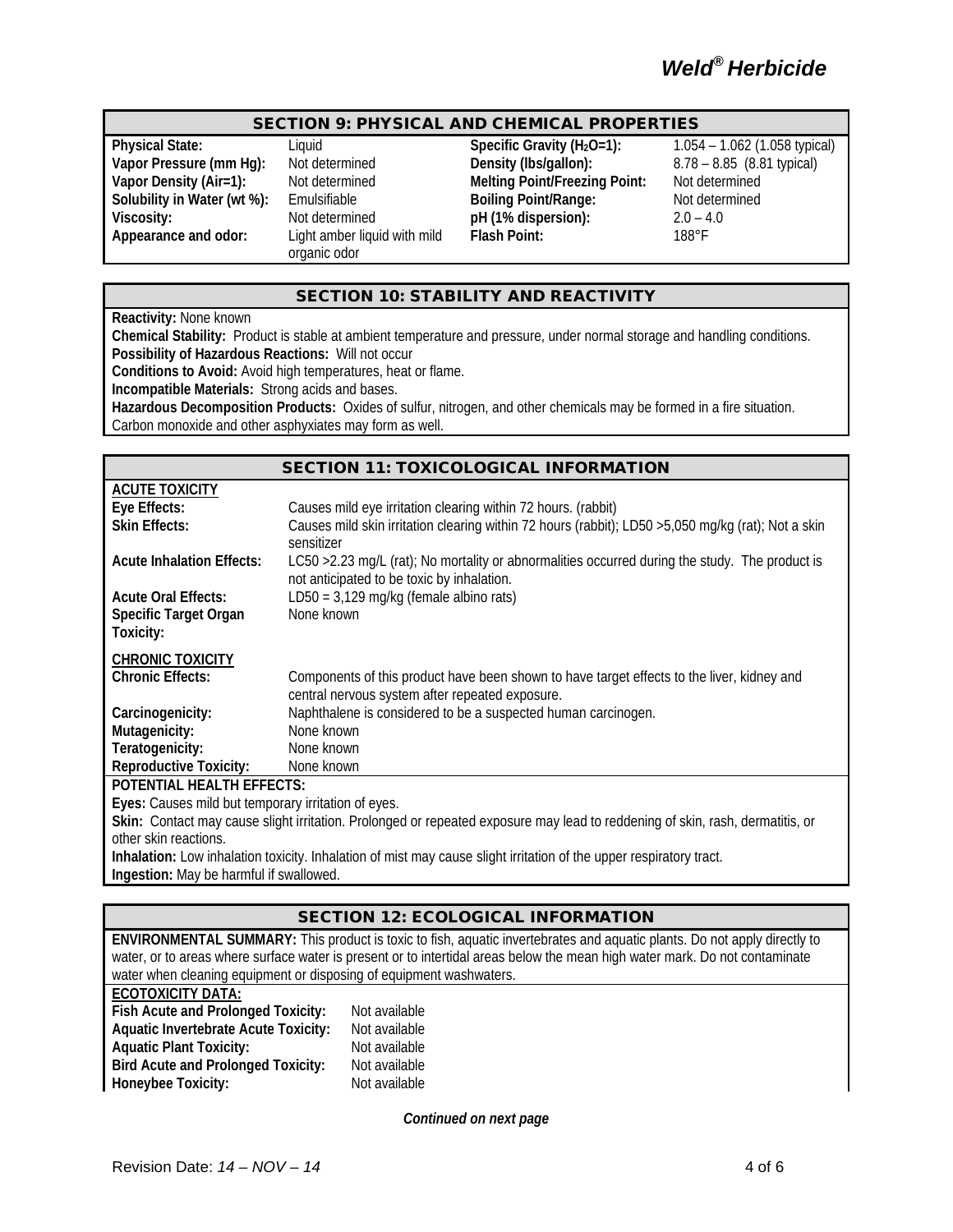# *Weld® Herbicide*

| <b>ENVIRONMENTAL EFFECTS:</b>     |                                                                                                                                                                                                                                                                                                                                                                                                                                                   |
|-----------------------------------|---------------------------------------------------------------------------------------------------------------------------------------------------------------------------------------------------------------------------------------------------------------------------------------------------------------------------------------------------------------------------------------------------------------------------------------------------|
| Soil Absorption/Mobility:         | MCPA has properties and characteristics associated with chemicals detected in<br>groundwater. The use of this chemical in areas where soils are permeable, particularly<br>where the water table is shallow, may result in groundwater contamination. Clopyralid<br>is a chemical which can travel (seep or leach) through soil and under certain<br>conditions contaminate groundwater which may be used for irrigation or drinking<br>purposes. |
| Persistence and degradability:    | None known                                                                                                                                                                                                                                                                                                                                                                                                                                        |
| <b>Bioaccumulative Potential:</b> | None known                                                                                                                                                                                                                                                                                                                                                                                                                                        |
| Other adverse effects:            | None known                                                                                                                                                                                                                                                                                                                                                                                                                                        |

#### SECTION 13: DISPOSAL CONSIDERATIONS

**Waste:** Dispose of in accordance with applicable Federal, state and local laws and regulations.

**Container:** Triple rinse and recycle the container or dispose of in accordance with Federal, state and local laws and regulations. **See pesticide product label for full instructions on disposal.**

**RCRA Characteristics:** It is the responsibility of the individual disposing of this product to determine the RCRA classification and hazard status of the waste.

#### SECTION 14: TRANSPORT INFORMATION

| DOT:<br>(Ground) | This product is not regulated by the U.S. DOT as a hazardous material for ground shipment in quantities of less<br>than 119 gallons. For quantities of 119 gallons to 239 gallons:<br>NA1993, Combustible liquid, n.o.s. (heavy aromatic naphtha), 3, PGIII<br>For quantities of 240 gallons and greater: |
|------------------|-----------------------------------------------------------------------------------------------------------------------------------------------------------------------------------------------------------------------------------------------------------------------------------------------------------|
|                  | NA1993, Combustible liquid, n.o.s. (heavy aromatic naphtha), 3, PGIII, RQ (naphthalene)                                                                                                                                                                                                                   |
| IMDG:<br>(Sea)   | Not determined                                                                                                                                                                                                                                                                                            |
| IATA:<br>(Air)   | Not determined                                                                                                                                                                                                                                                                                            |
| TDG:<br>(Canada) | Not determined                                                                                                                                                                                                                                                                                            |

#### SECTION 15: REGULATORY INFORMATION

**TSCA Inventory:** This product is exempt from TSCA inventory listing requirements as it is solely for FIFRA regulated use. **SARA Title III Information:**

**Section 302 - Extremely hazardous substances:** None listed

**Section 311/312 – Hazard Categories:** Immediate (Acute), Delayed (Chronic), Fire

**Section 313 –** The following chemicals are subject to the reporting requirements of Section 313 of Title III, Superfund Amendments and Reauthorization Act of 1986 and 40 CFR 372:

Naphthalene (CAS #91-20-3) <5.0%%

**CERCLA -** This product contains the following chemicals which have a reportable quantity (RQ) under the Comprehensive Environmental Response, Compensation, and Liability Act (CERCLA):

Naphthalene (CAS #91-20-3) has an RQ of 100 lbs reached with 240 gallons of product.

**EPA Registration Information:** This chemical is a pesticide product registered by the Environmental Protection Agency and is subject to certain labeling requirements under federal pesticide law. These requirements differ from the classification criteria and hazard information required for safety data sheets, and for workplace labels of non-pesticide chemicals. Following is the hazard information as required on the pesticide label:

CAUTION

Causes moderate eye irritation.

Harmful if swallowed.

Avoid contact with eyes or clothing.

Wash thoroughly with soap and water after handling and before eating, drinking, chewing gum, using tobacco or using the toilet.

**California Proposition 65: WARNING:** This product contains a chemical known to the state of California to cause cancer and/or reproductive harm.

*Continued on next page*